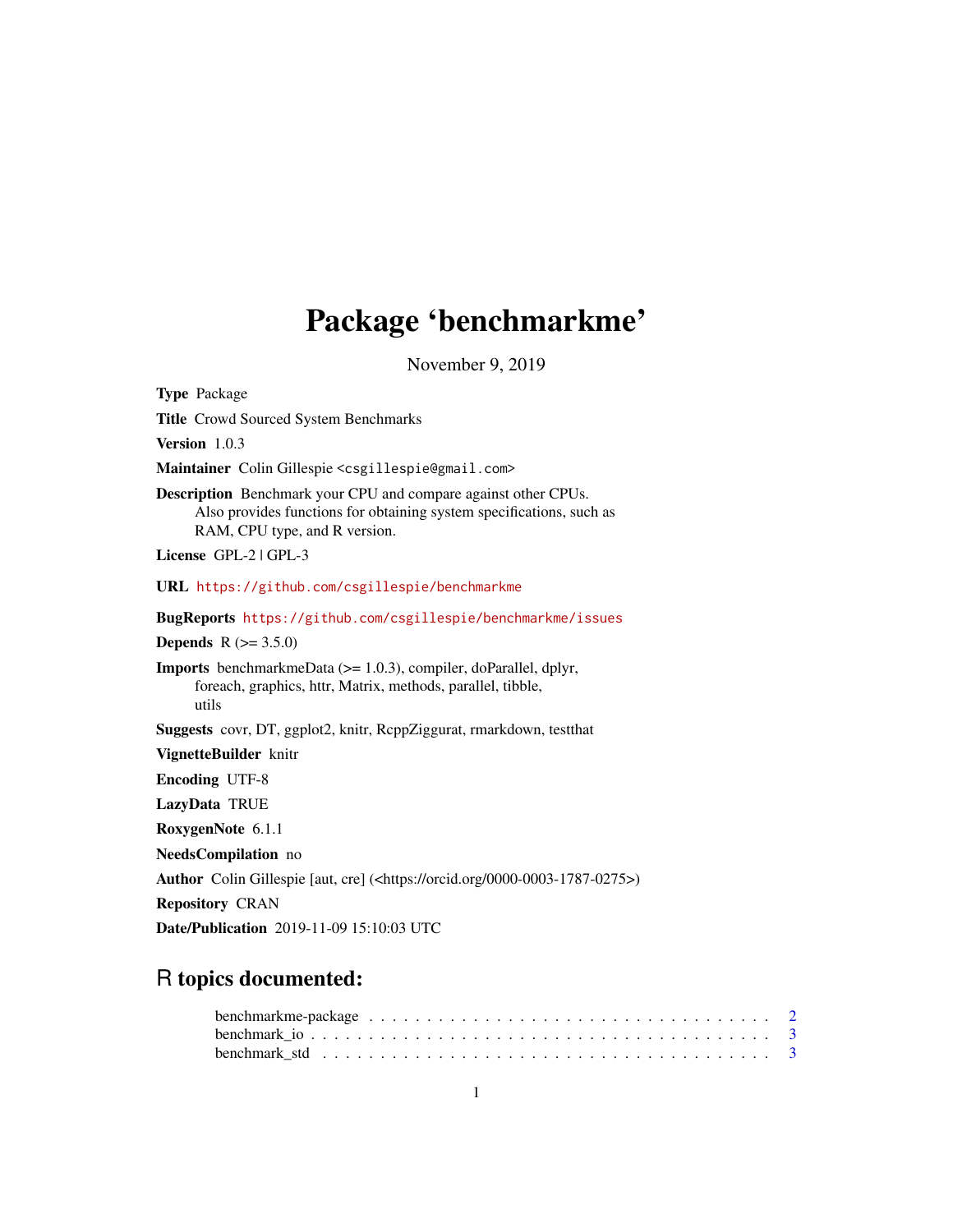<span id="page-1-0"></span>

| 5  |
|----|
| 6  |
| 7  |
| -8 |
| 8  |
| 9  |
|    |
|    |
|    |
|    |
|    |
|    |
|    |
|    |
|    |
|    |

#### **Index** 2008 **[14](#page-13-0)**

benchmarkme-package *The benchmarkme package*

## Description

Benchmark your CPU and compare against other CPUs. Also provides functions for obtaining system specifications, such as RAM, CPU type, and R version.

## Author(s)

<csgillespie@gmail.com>

## See Also

<https://github.com/csgillespie/benchmarkme>

## Examples

```
## Benchmark your system and compare
## Not run:
res = benchmark_std()
upload_results(res)
plot(res)
```
## End(Not run)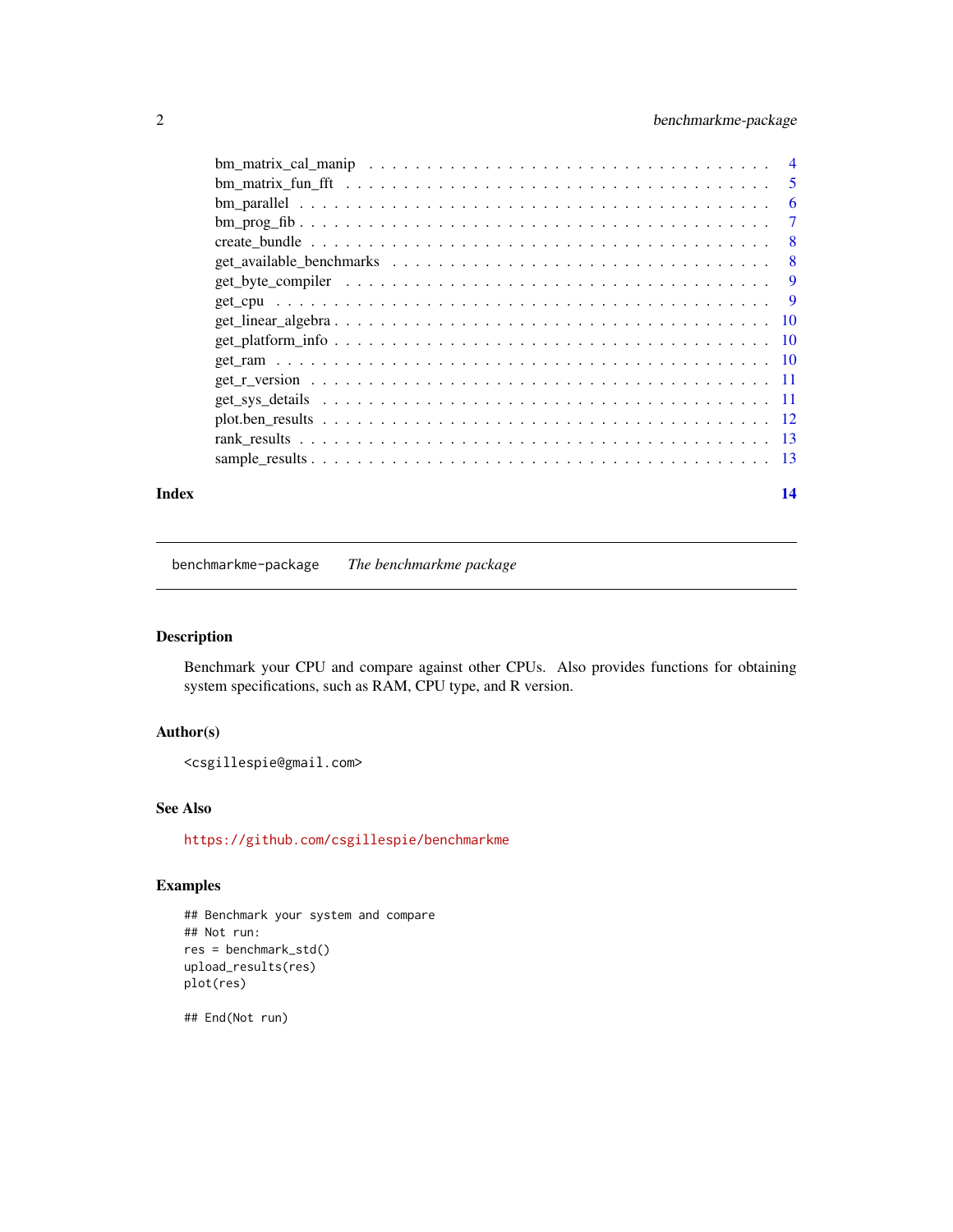<span id="page-2-0"></span>benchmark\_io *IO benchmarks*

#### Description

Benchmarking reading and writing a csv file (containing random numbers). The tests are essentially write.csv(x) and read.csv( $\ldots$ ) where x is a data frame. Of sizeMB.

#### Usage

```
benchmark_io(runs = 3, size = c(5, 50), tmpdir = tempdir(),
 verbose = TRUE, cores = 0L)bm_{read}(runs = 3, size = c(5, 50), tmpdir = tempdir(),verbose = TRUE)
bm_wwrite(runs = 3, size = c(5, 50), tmpdir = tempdir(),
  verbose = TRUE)
```
## Arguments

| runs    | Number of times to run the test. Default 3.                                              |
|---------|------------------------------------------------------------------------------------------|
| size    | a number specifying the approximate size of the generated csv. Must be one of<br>5 or 50 |
| tmpdir  | a non-empty character vector giving the directory name. Default $\mathsf{tempdir}()$     |
| verbose | Default TRUE.                                                                            |
| cores   | Default 0 (serial). When cores $> 0$ , the benchmark is run in parallel.                 |
|         |                                                                                          |

benchmark\_std *Run standard benchmarks*

#### Description

This function runs a set of standard benchmarks, which should be suitable for most machines. It runs a collection of matrix benchmark functions

- benchmark\_prog
- benchmark\_matrix\_cal
- benchmark\_matrix\_fun

To view the list of benchmarks, see get\_available\_benchmarks.

```
benchmark_std(runs = 3, verbose = TRUE, cores = 0L)
```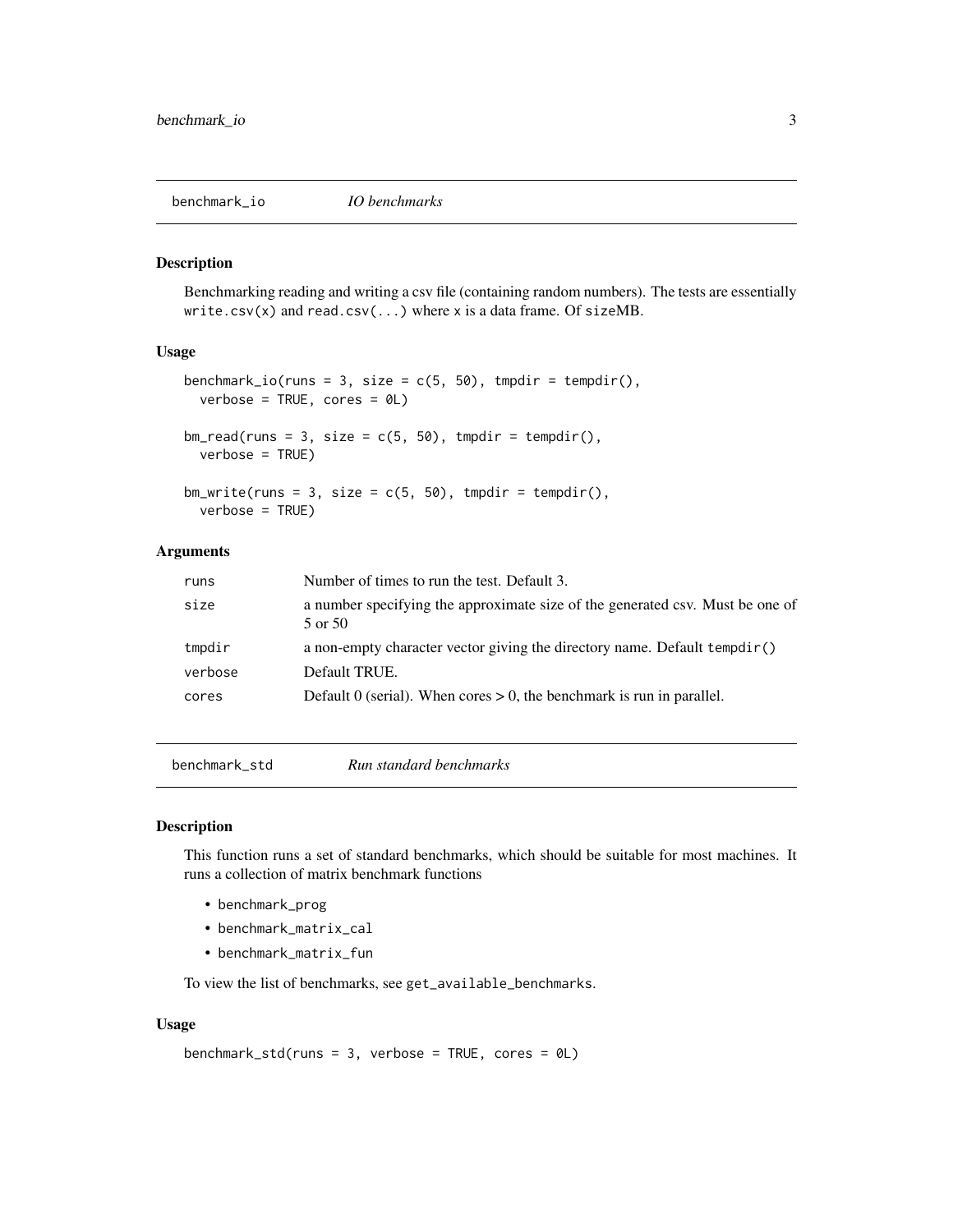#### <span id="page-3-0"></span>**Arguments**

| runs    | Number of times to run the test. Default 3.                              |
|---------|--------------------------------------------------------------------------|
| verbose | Default TRUE.                                                            |
| cores   | Default 0 (serial). When cores $> 0$ , the benchmark is run in parallel. |

## Details

Setting cores equal to 1 is useful for assessing the impact of the parallel computing overhead.

#### Examples

```
## Benchmark your system
## Not run:
res = benchmark_std(3)
## Plot results
plot(res)
## End(Not run)
```
bm\_matrix\_cal\_manip *Matrix calculation benchmarks*

## Description

A collection of matrix benchmark functions aimed at assessing the calculation speed.

- Creation, transp., deformation of a 2500x2500 matrix.
- 2500x2500 normal distributed random matrix ^1000.
- Sorting of 7,000,000 random values.
- 2500x2500 cross-product matrix  $(b = a' * a)$
- Linear regr. over a 3000x3000 matrix.

These benchmarks have been developed by many authors. See http://r.research.att.com/benchmarks/Rbenchmark-25.R for a complete history. The function benchmark\_matrix\_cal() runs the five bm functions.

```
bm_matrix_cal_manip(runs = 3, verbose = TRUE)
bm_matrix_cal_power(runs = 3, verbose = TRUE)
bm_matrix_cal_sort(runs = 3, verbose = TRUE)
bm_matrix_cal_cross_product(runs = 3, verbose = TRUE)
```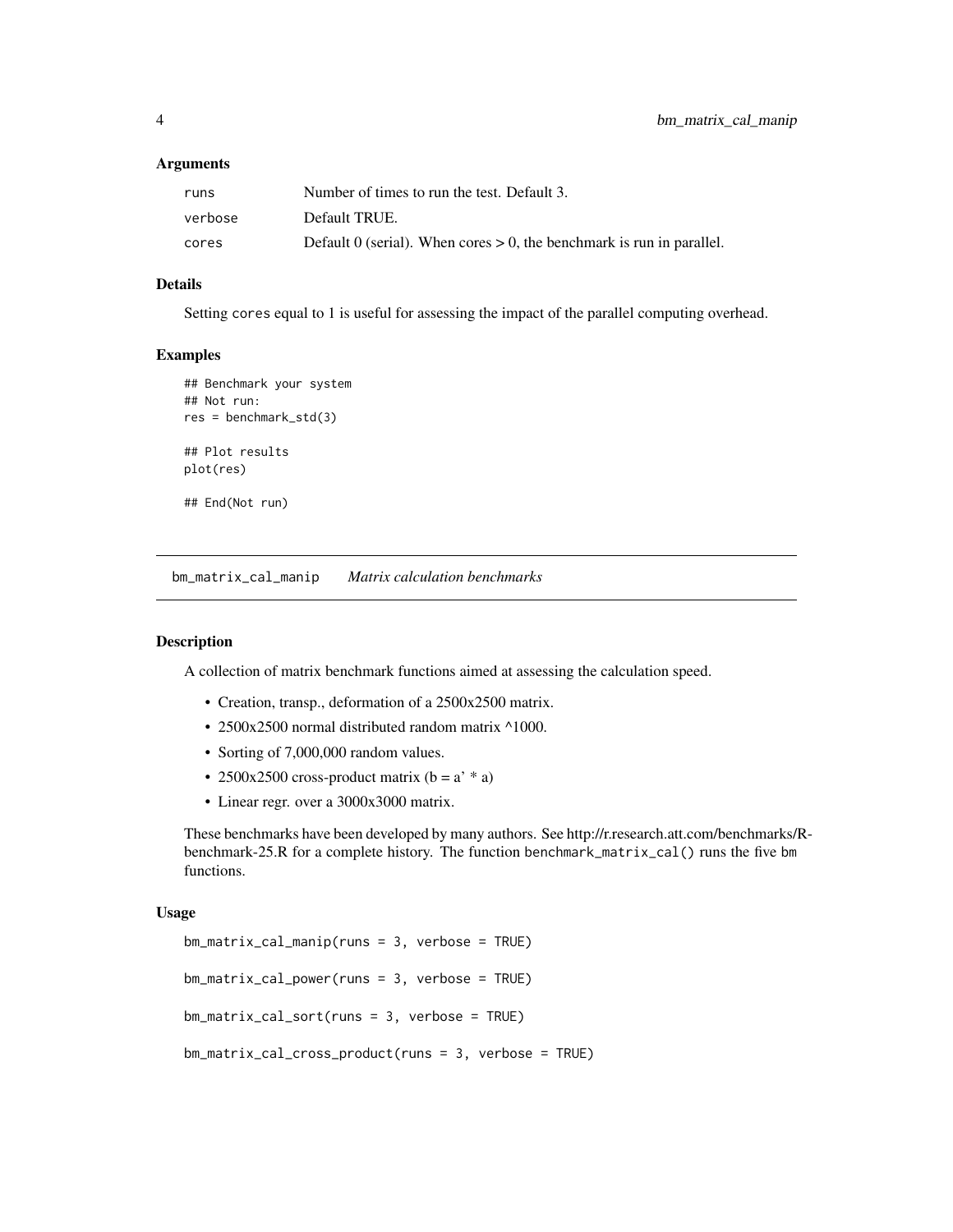```
bm_matrix_cal_lm(runs = 3, verbose = TRUE)
```

```
benchmark_matrix_cal(runs = 3, verbose = TRUE, cores = 0L)
```
#### Arguments

| runs    | Number of times to run the test. Default 3.                            |
|---------|------------------------------------------------------------------------|
| verbose | Default TRUE.                                                          |
| cores   | Default 0 (serial). When $\cos$ > 0, the benchmark is run in parallel. |

#### References

http://r.research.att.com/benchmarks/R-benchmark-25.R

bm\_matrix\_fun\_fft *Matrix function benchmarks*

#### Description

A collection of matrix benchmark functions

- FFT over 2,500,000 random values.
- Eigenvalues of a 640x640 random matrix.
- Determinant of a 2500x2500 random matrix.
- Cholesky decomposition of a 3000x3000 matrix.
- Inverse of a 1600x1600 random matrix.

These benchmarks have been developed by many authors. See http://r.research.att.com/benchmarks/Rbenchmark-25.R for a complete history. The function benchmark\_matrix\_fun() runs the five bm functions.

```
bm_matrix_fun_fft(runs = 3, verbose = TRUE)
bm_matrix_fun_eigen(runs = 3, verbose = TRUE)
bm_matrix_fun_determinant(runs = 3, verbose = TRUE)
bm_matrix_fun_cholesky(runs = 3, verbose = TRUE)
bm_matrix_fun_inverse(runs = 3, verbose = TRUE)
benchmark_matrix_fun(runs = 3, verbose = TRUE, cores = 0L)
```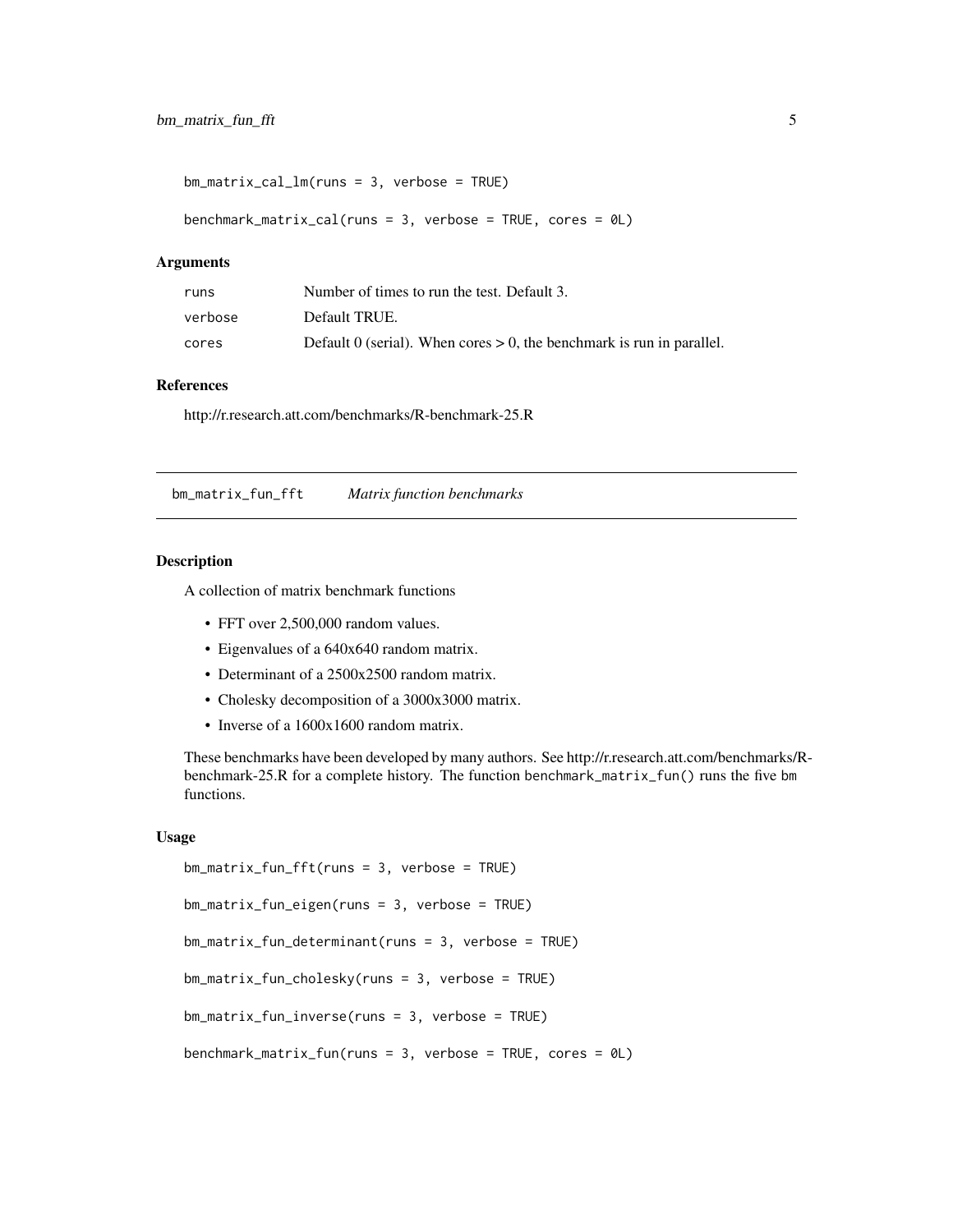### <span id="page-5-0"></span>Arguments

| runs    | Number of times to run the test. Default 3.                              |
|---------|--------------------------------------------------------------------------|
| verbose | Default TRUE.                                                            |
| cores   | Default 0 (serial). When cores $> 0$ , the benchmark is run in parallel. |

## References

http://r.research.att.com/benchmarks/R-benchmark-25.R

bm\_parallel *Benchmark in parallel*

## Description

This function runs benchmarks in parallel to test multithreading

#### Usage

```
bm_parallel(bm, runs, verbose, cores, ...)
```
## Arguments

| bm      | character name of benchmark function to run from get_available_benchmarks                                                     |
|---------|-------------------------------------------------------------------------------------------------------------------------------|
| runs    | number of runs of benchmark to make                                                                                           |
| verbose | display messages during benchmarking                                                                                          |
| cores   | number of cores to benchmark. If cores is specified, the benchmark is also run<br>for cores $= 1$ to allow for normalisation. |
|         | additional arguments to pass to bm                                                                                            |

## Examples

```
## Not run:
bm_parallel("bm_matrix_cal_manip", runs = 3, verbose = TRUE, cores = 2)
bm = c("bm_matrix_cal_manip","bm_matrix_cal_power", "bm_matrix_cal_sort",
       "bm_matrix_cal_cross_product", "bm_matrix_cal_lm")
results = lapply(bm, bm_parallel,
                runs = 5, verbose = TRUE, cores = 2L)
```
## End(Not run)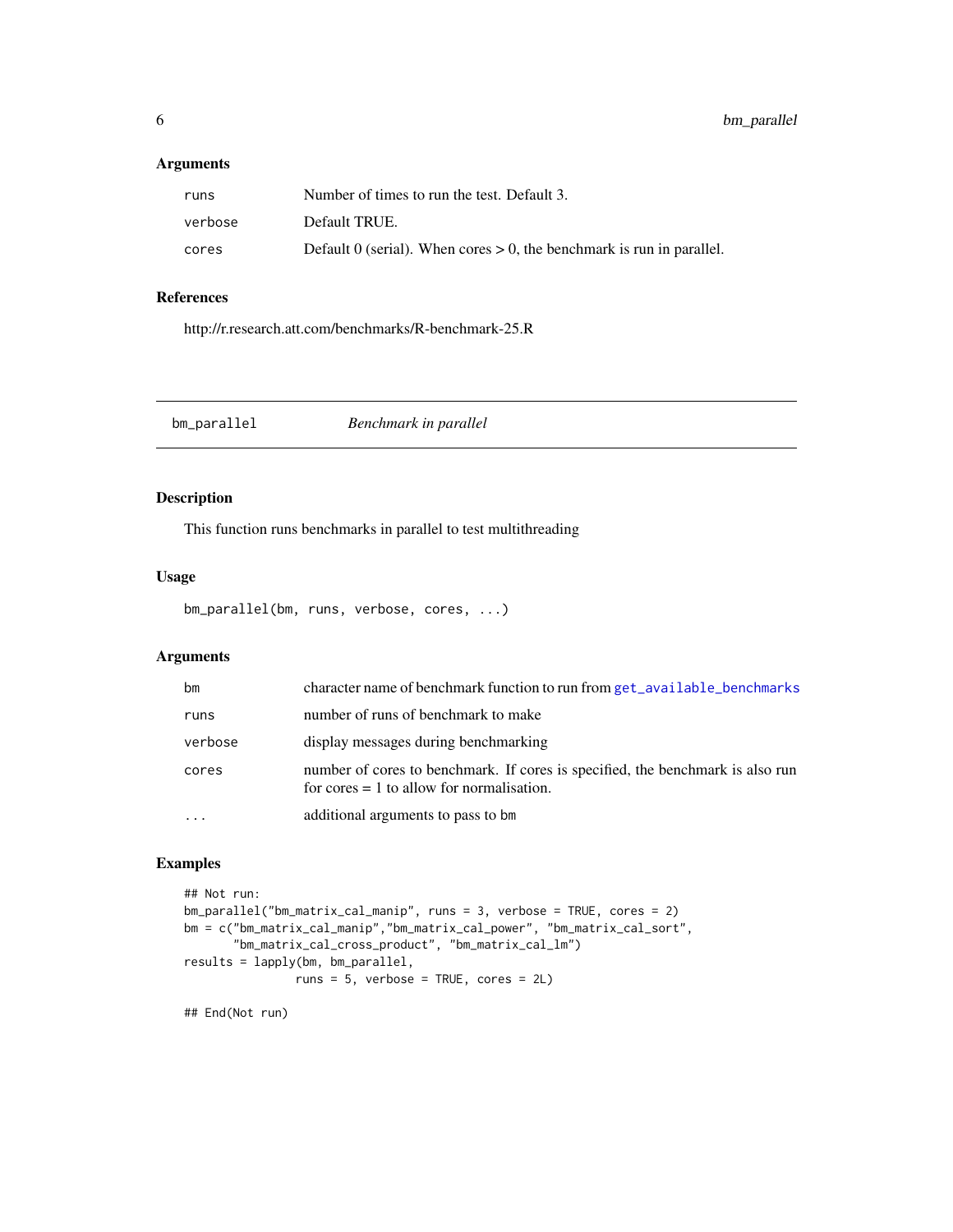<span id="page-6-0"></span>

## Description

A collection of matrix programming benchmark functions

- 3,500,000 Fibonacci numbers calculation (vector calc).
- Creation of a 3500x3500 Hilbert matrix (matrix calc).
- Grand common divisors of 1,000,000 pairs (recursion).
- Creation of a 1600x1600 Toeplitz matrix (loops).
- Escoufier's method on a 60x60 matrix (mixed).

These benchmarks have been developed by many authors. See http://r.research.att.com/benchmarks/Rbenchmark-25.R for a complete history. The function benchmark\_prog() runs the five bm functions.

### Usage

```
bm_prog_fib(runs = 3, verbose = TRUE)
bm_prog_hilbert(runs = 3, verbose = TRUE)
bm_prog_gcd(runs = 3, verbose = TRUE)
bm_prog_toeplitz(runs = 3, verbose = TRUE)
bm_prog_escoufier(runs = 3, verbose = TRUE)
benchmark_prog(runs = 3, verbose = TRUE, cores = 0L)
```
## **Arguments**

| runs    | Number of times to run the test. Default 3.                              |
|---------|--------------------------------------------------------------------------|
| verbose | Default TRUE.                                                            |
| cores   | Default 0 (serial). When cores $> 0$ , the benchmark is run in parallel. |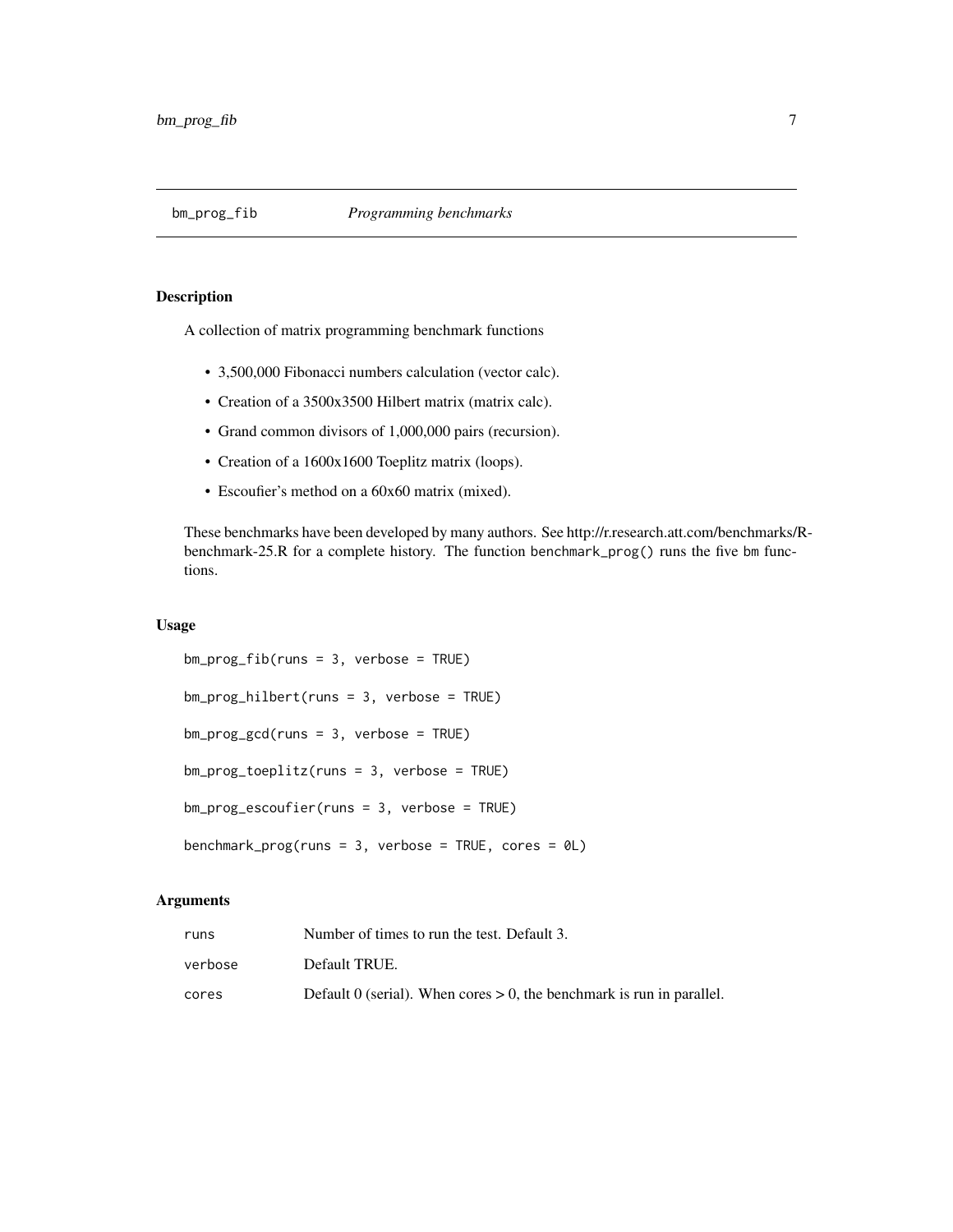<span id="page-7-0"></span>

#### Description

This function uploads the benchmarking results. These results will then be incorparated in future versions of the package.

#### Usage

```
create_bundle(results, filename = NULL, args = NULL, id_prefix = "")
```

```
upload_results(results, url = "http://www.mas.ncl.ac.uk/~ncsg3/form.php",
  args = NULL, id_prefix = "")
```
### Arguments

| results   | Benchmark results. Probably obtained from benchmark_std() or benchmark_io().                                         |
|-----------|----------------------------------------------------------------------------------------------------------------------|
| filename  | default NULL. A character vector of where to store the results (in an .rds file). If<br>NULL, results are not saved. |
| args      | Default NULL. A list of arguments to be passed to get_sys_details().                                                 |
| id_prefix | Character string to prefix the benchmark id. Makes it easier to retrieve past<br>results.                            |
| url       | The location of where to upload the results.                                                                         |

### Examples

```
## Run benchmarks
## Not run:
res = benchmark_std()
upload_results(res)
```
## End(Not run)

<span id="page-7-1"></span>get\_available\_benchmarks

*Available benchmarks*

## Description

The function returns the available benchmarks

## Usage

get\_available\_benchmarks()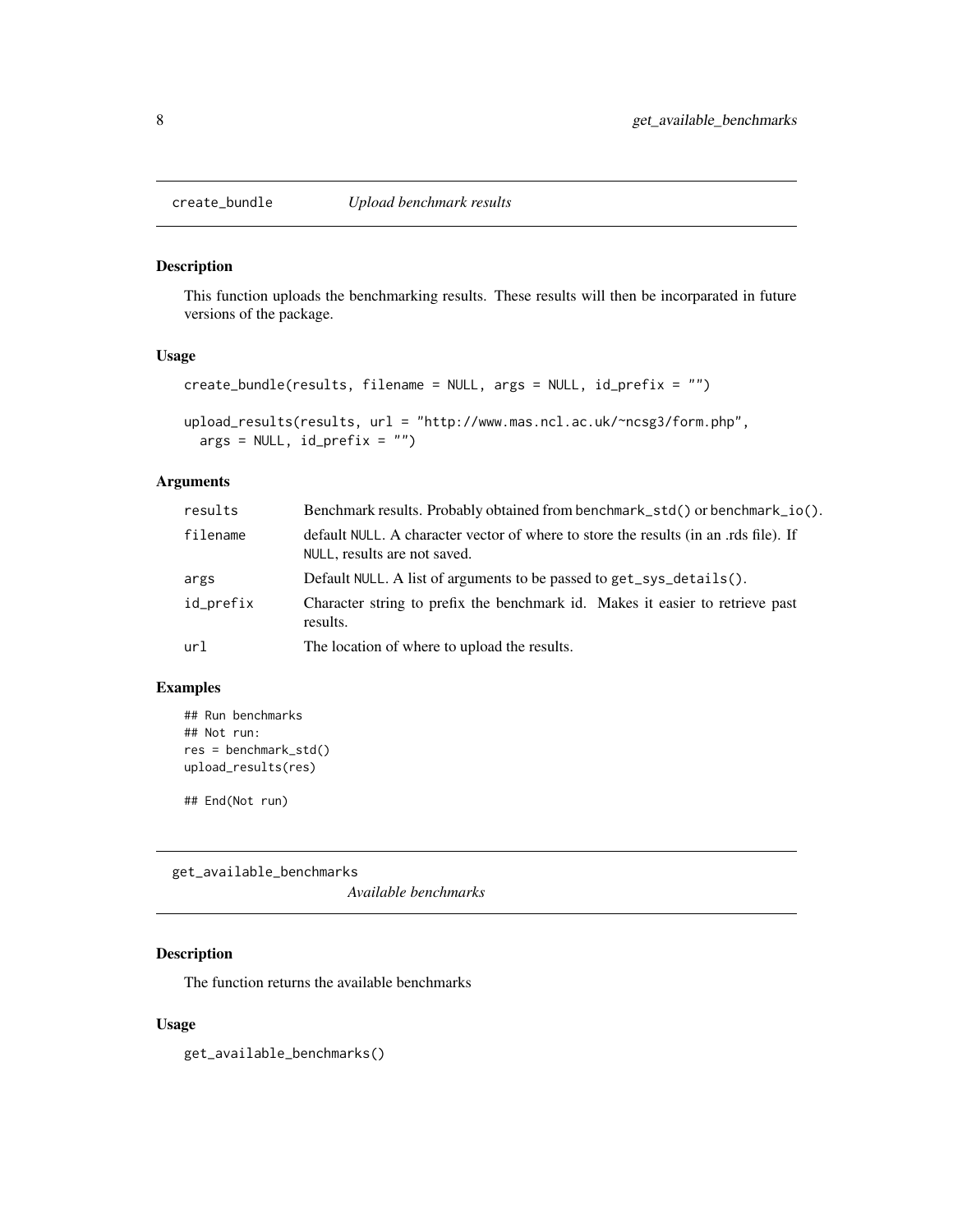<span id="page-8-0"></span>get\_byte\_compiler 9

#### Examples

get\_available\_benchmarks()

get\_byte\_compiler *Byte compiler status*

#### Description

Attempts to detect if byte compiling or JIT has been used on the package.

#### Usage

get\_byte\_compiler()

#### Details

For R 3.5.0 all packages are byte compiled. Before 3.5.0 it was messy. Sometimes the user would turn it on via JIT, or ByteCompiling the package. On top of that R 3.4.X(?) was byte compiled, but R 3.4.Y(?) was, not fully optimised!!! What this means is don't trust historical results!

#### Value

An integer indicating if byte compiling has been turn on. See ?compiler for details.

#### Examples

## Detect if you use byte optimization get\_byte\_compiler()

get\_cpu *CPU Description*

#### Description

Attempt to extract the CPU model on the current host. This is OS specific:

- Linux: /proc/cpuinfo
- Apple: sysctl -n
- Solaris: Not implemented.
- Windows: wmic cpu

A value of NA is return if it isn't possible to obtain the CPU.

#### Usage

get\_cpu()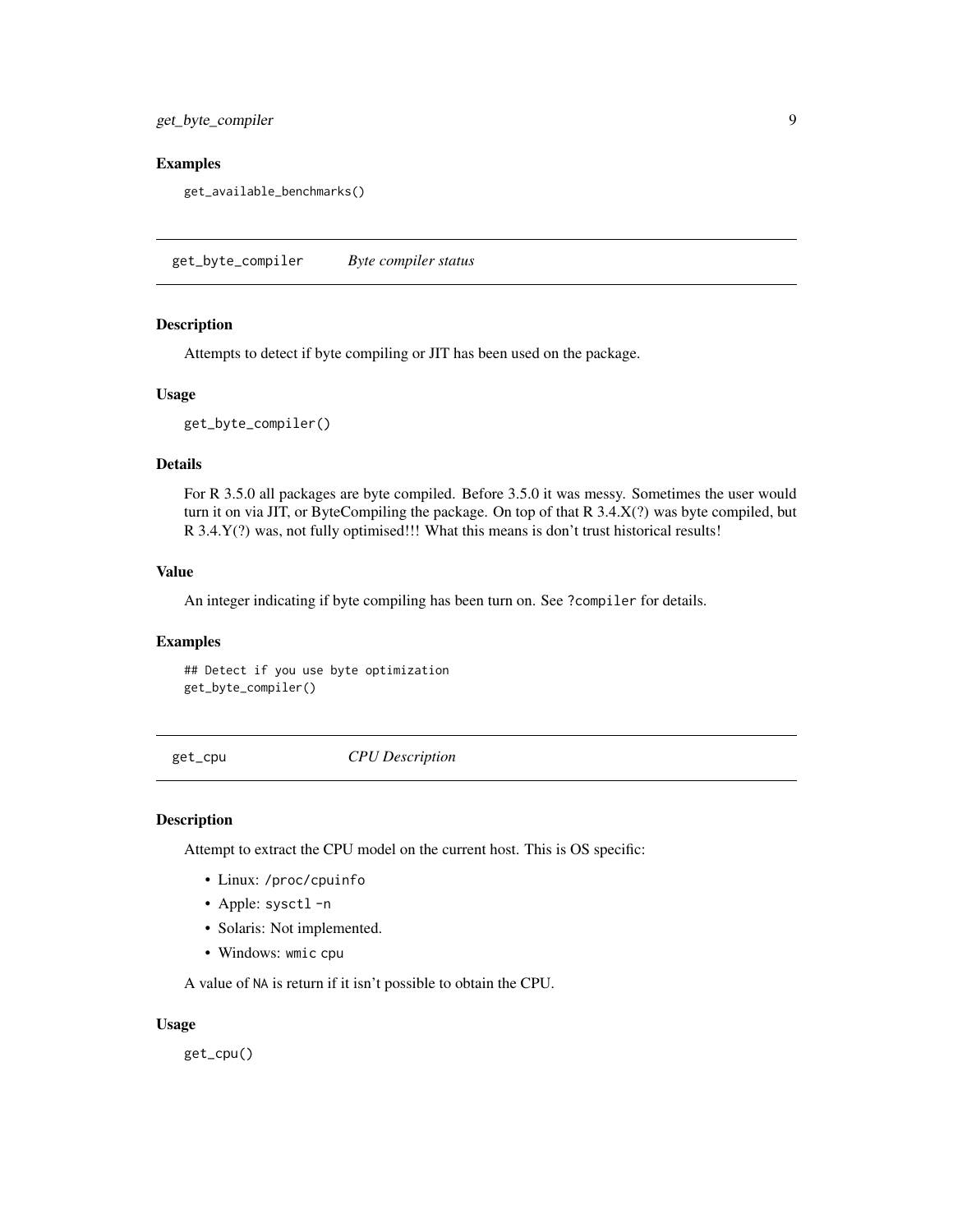## Examples

```
## Return the machine CPU
get_cpu()
```
get\_linear\_algebra *Get BLAS and LAPACK libraries Extract the the blas/lapack from* sessionInfo()

#### Description

Get BLAS and LAPACK libraries Extract the the blas/lapack from sessionInfo()

## Usage

get\_linear\_algebra()

get\_platform\_info *Platform information*

## Description

This function just returns the outpu of .Platform

#### Usage

get\_platform\_info()

get\_ram *Get the amount of RAM*

## Description

Attempt to extract the amount of RAM on the current machine. This is OS specific:

- Linux: proc/meminfo
- Apple: system\_profiler -detailLevel mini
- Windows: memory.size()
- Solaris: prtconf

A value of NA is return if it isn't possible to determine the amount of RAM.

#### Usage

get\_ram()

<span id="page-9-0"></span>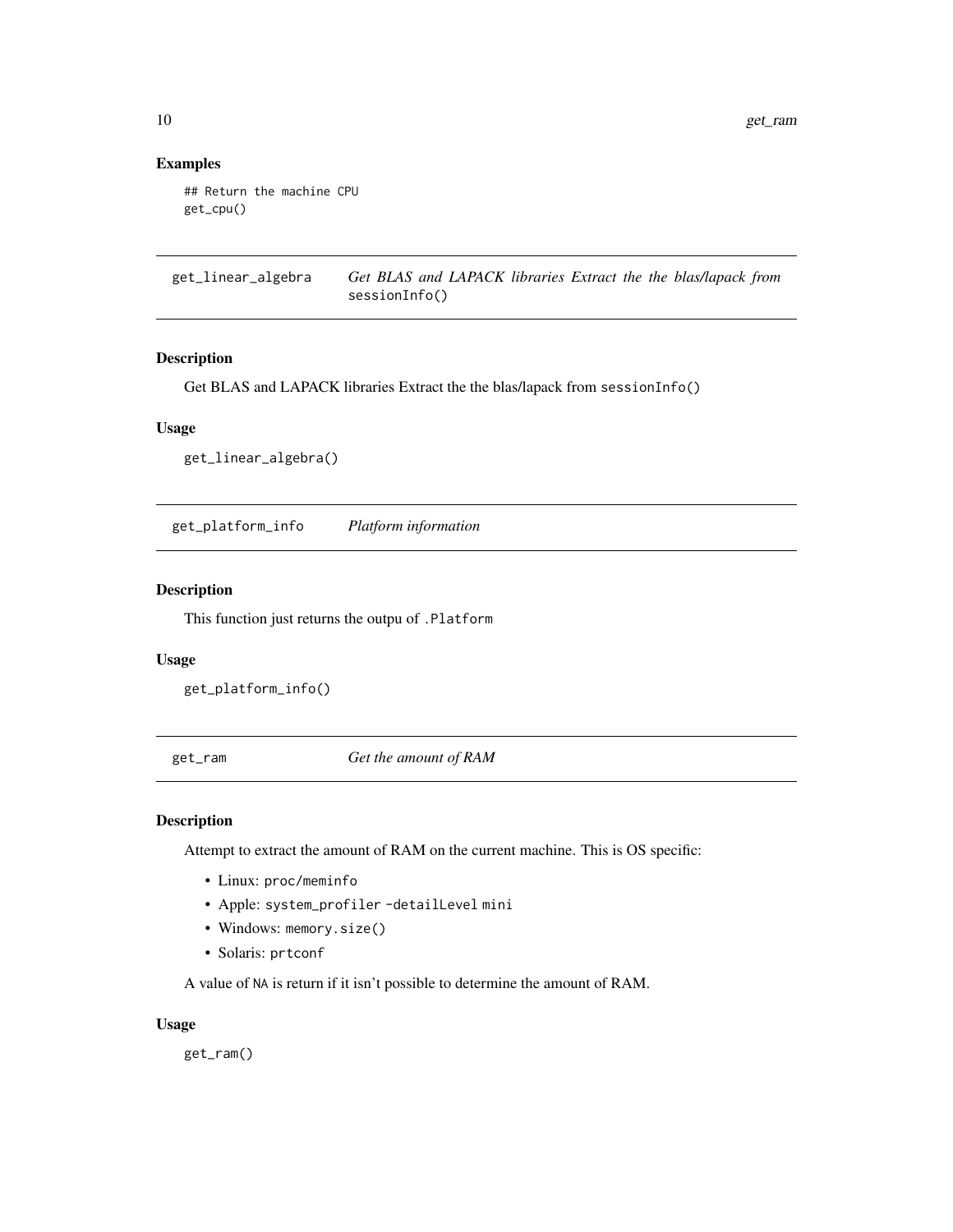## <span id="page-10-0"></span>get\_r\_version 11

## References

The print. bytes function was taken from the **pryr** package.

#### Examples

## Return (and pretty print) the amount of RAM get\_ram()

get\_r\_version *R version*

#### Description

Returns unclass(R.version)

#### Usage

get\_r\_version()

get\_sys\_details *General system information*

#### Description

The get\_sys\_info returns general system level information as a list. The function parameters control the information to upload. If a parameter is set to FALSE, an NA is uploaded instead. Each element of the list is contains the output from:

- Sys.info();
- get\_platform\_info();
- get\_r\_version();
- get\_ram();
- get\_cpu();
- get\_byte\_compiler();
- get\_linear\_algebra();
- Sys.getlocale()
- installed.packages();
- .Machine
- The package version number;
- Unique ID used to extract results;
- The current date.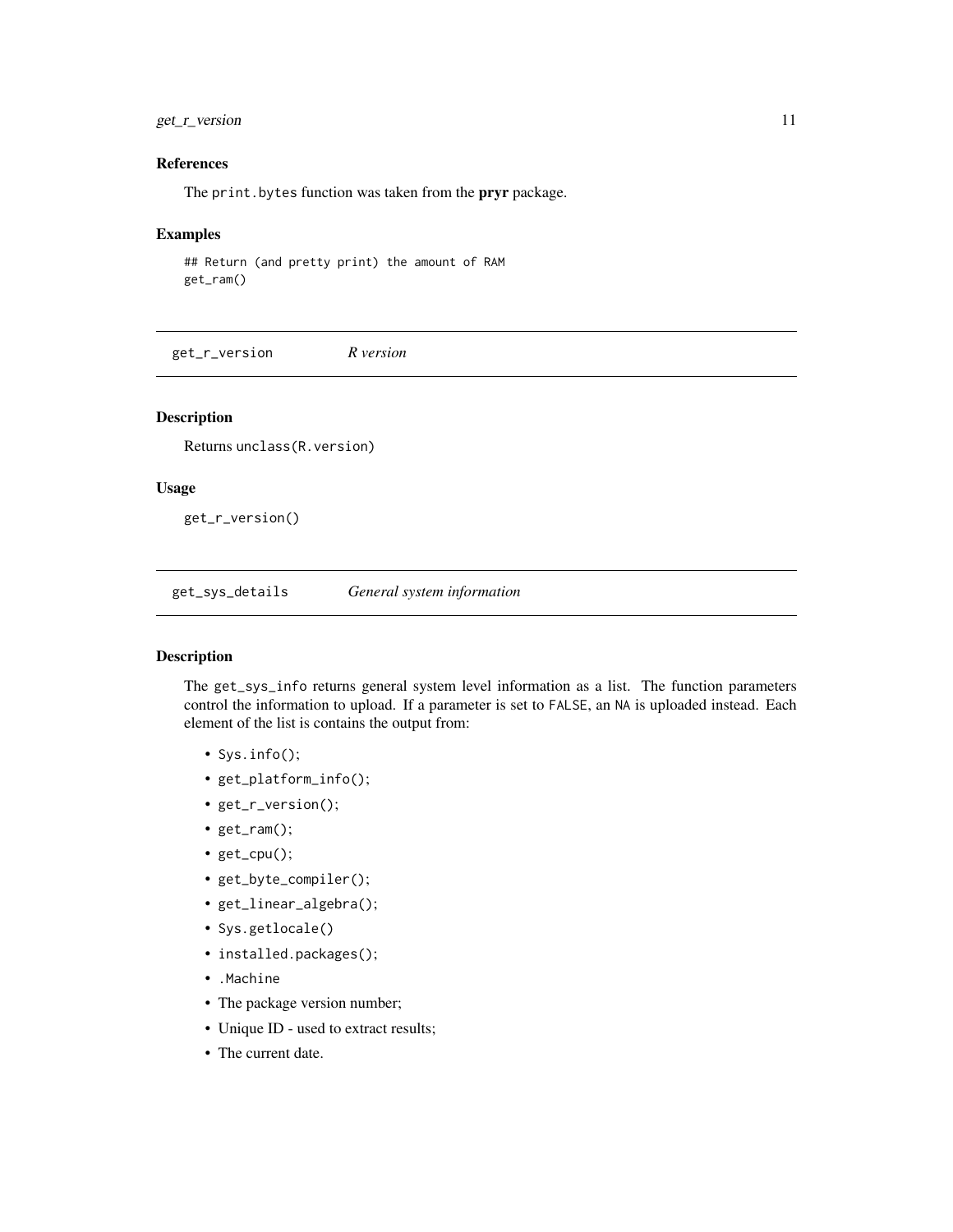## Usage

```
get_sys_details(sys_info = TRUE, platform_info = TRUE,
 r_version = TRUE, ram = TRUE, cpu = TRUE, byte_compiler = TRUE,
 linear_algebra = TRUE, locale = TRUE, installed_packages = TRUE,
 machine = TRUE)
```
## Arguments

| sys_info                      | Default TRUE. |
|-------------------------------|---------------|
| platform_info                 | Default TRUE. |
| r version                     | Default TRUE. |
| ram                           | Default TRUE. |
| cpu                           | Default TRUF. |
| byte_compiler DefaultTRUE.    |               |
| linear_algebra  Default TRUE. |               |
| locale<br>installed_packages  | Default TRUF  |
|                               | Default TRUE. |
| machine                       | Default TRUF  |

### Value

A list

## Examples

```
## Returns all details about your machine
get_sys_details()
```
plot.ben\_results *Compare results to past tests*

## Description

Plotting

```
## S3 method for class 'ben_results'
plot(x, test_group = unique(x$test_group),
 blas_optimize = is_blas_optimize(x), log = "y", ...)
```
<span id="page-11-0"></span>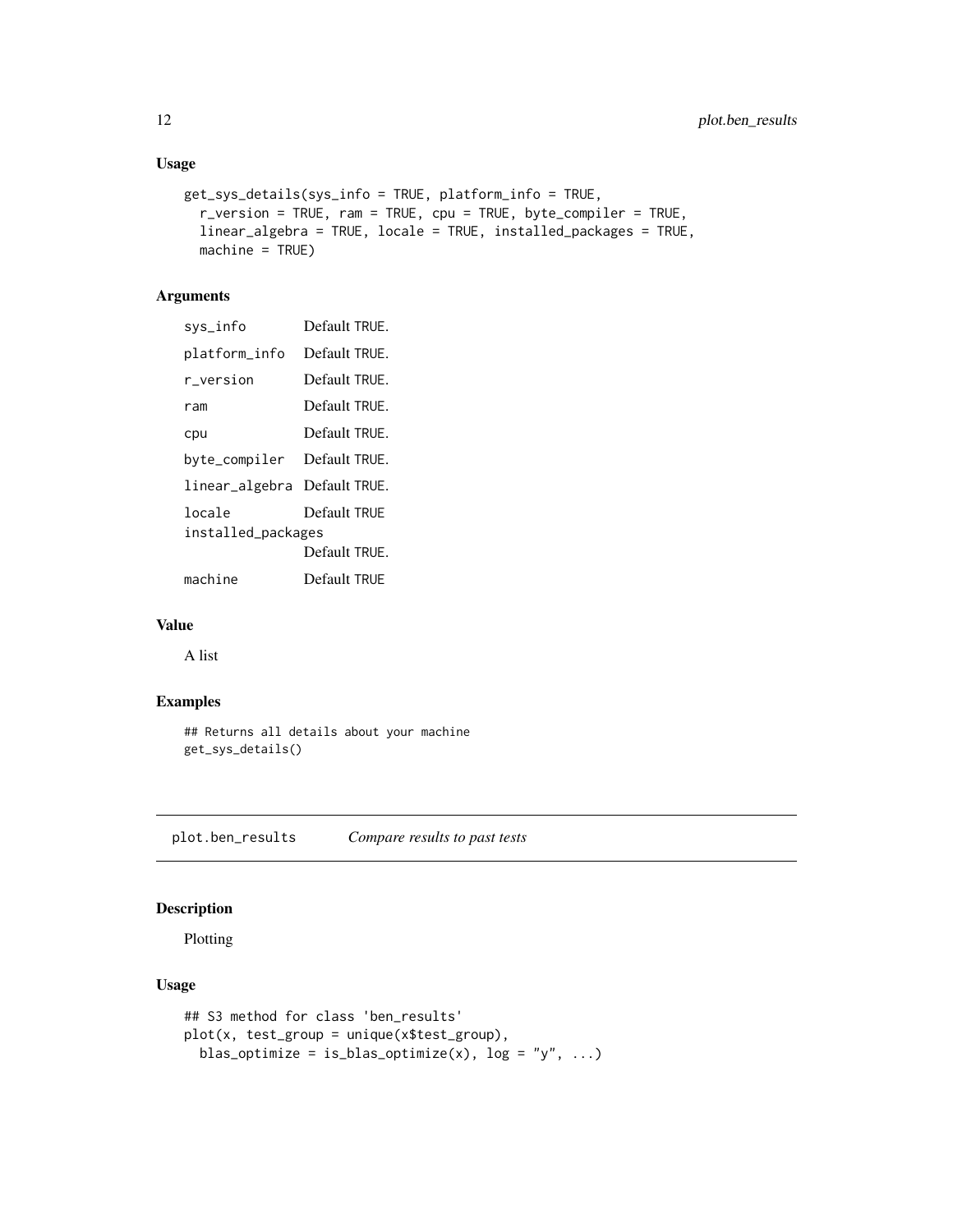## <span id="page-12-0"></span>rank\_results 13

## Arguments

| $\mathsf{x}$  | The output from a benchmark $\star$ call.                                                                                                                   |
|---------------|-------------------------------------------------------------------------------------------------------------------------------------------------------------|
| test_group    | Default unique (x\$test_group). The default behaviour is select the groups<br>from your benchmark results.                                                  |
| blas_optimize | Logical. Default The default behaviour is to compare your results with results<br>that use the same blas_optimize setting. To use all results, set to NULL. |
| log           | By default the y axis is plotted on the log scale. To change, set the the argument<br>equal to the empty parameter string, "".                              |
| $\cdot$       | Arguments to be passed to other downstream methods.                                                                                                         |

## Examples

data(sample\_results) plot(sample\_results, blas\_optimize = NULL)

| rank_results | Benchmark rankings |
|--------------|--------------------|
|--------------|--------------------|

## Description

Comparison with past results.

## Usage

```
rank_results(results, blas_optimize = is_blas_optimize(results),
 verbose = TRUE)
```
## Arguments

| results | Benchmark results. Probably obtained from benchmark_std() or benchmark_io().                                                                                              |
|---------|---------------------------------------------------------------------------------------------------------------------------------------------------------------------------|
|         | blas_optimize Logical. Default The default behaviour is to compare your results with results<br>that use the same blas_optimize setting. To use all results, set to NULL. |
| verbose | Default TRUE.                                                                                                                                                             |

sample\_results *Sample benchmarking results*

## Description

Sample benchmark results. Used in the vignette.

## Format

A data frame